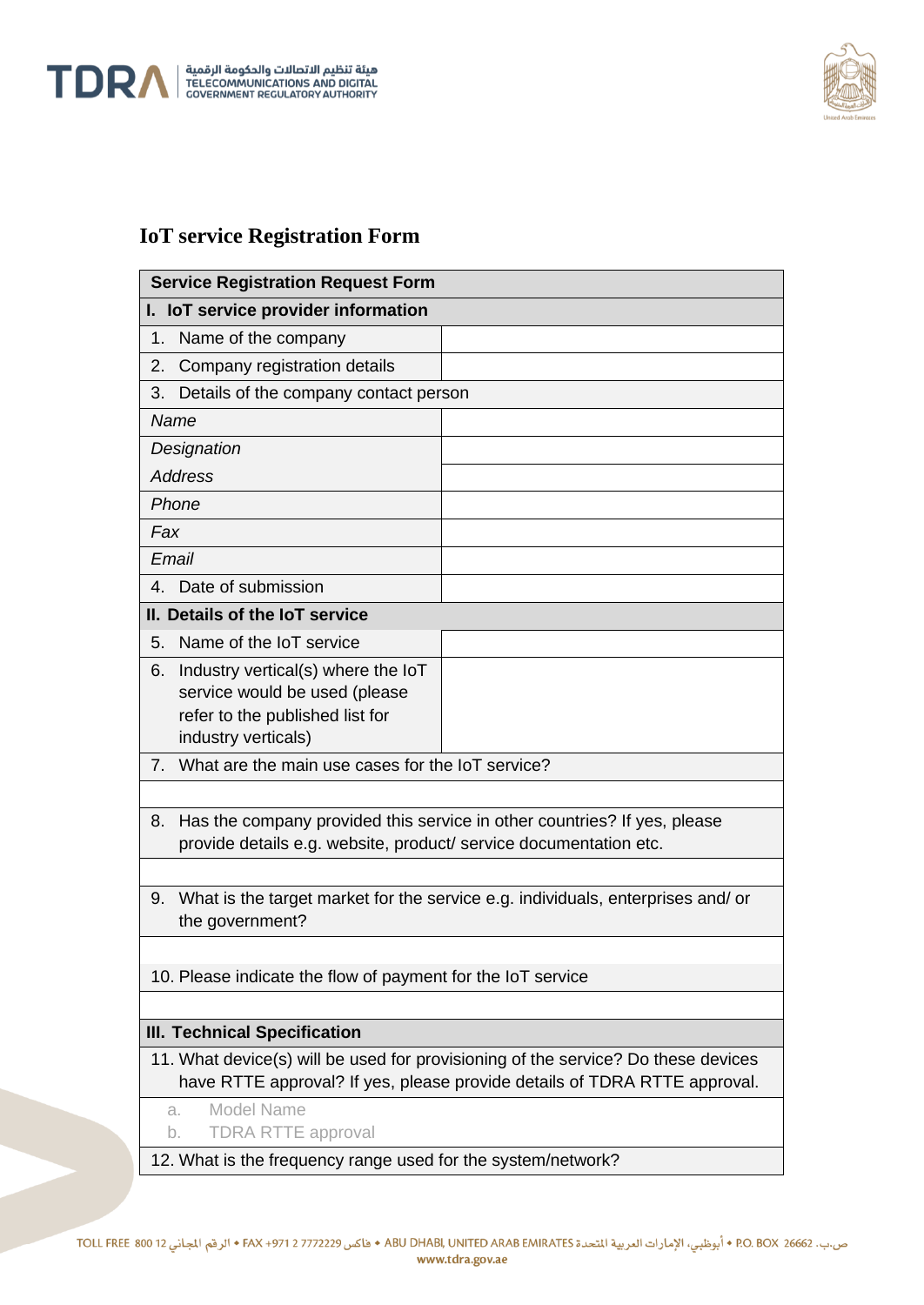



- a. Frequencies or Frequency range for the system/network Frequency range
- b. Type of Usage
- c. Radiated Power (ERP)
- d. Duty Cycle (if applicable)
- e. Channel Bandwidth
- f. Channel Spacing (if applicable)
- g. Standard reference (EN/ETSI/FCC/IEEE, etc…)
- h. In case of using a satellite service, name of the satellite network filing to be used for the system

i.

## 13. Please provide the network connection diagram

- a. Network architecture
- b. Connectivity provider
- c. Technology used: Cellular, Wireless Access Systems(i.e. RLAN, WLAN, BRAN, MGWS,WiFi,, etc) Bluetooth, NB-IoT

14. Please provide a detailed description of the IoT service including functionality and architecture.

15. What is the reliability level of the service (in terms of failure rate)?

16. What can be the extent of direct adverse impact on the user(s) in case of malfunctioning of the service?

17. What can be the extent of adverse impact on public safety/ convenience through disruption of public services in case of malfunctioning of the service?

## **IV. Security and Privacy**

18. Do you implement any information security standard? If Yes, what standard?

- 19. Has the service been certified/independently audited? Please provide any assessment reports/certificates.
- 20. Are you following any data protection policy? What measure are taken to protect the user privacy?
- 21. Is the system assessed for Penetration and Vulnerability? If yes please provide an assessment report